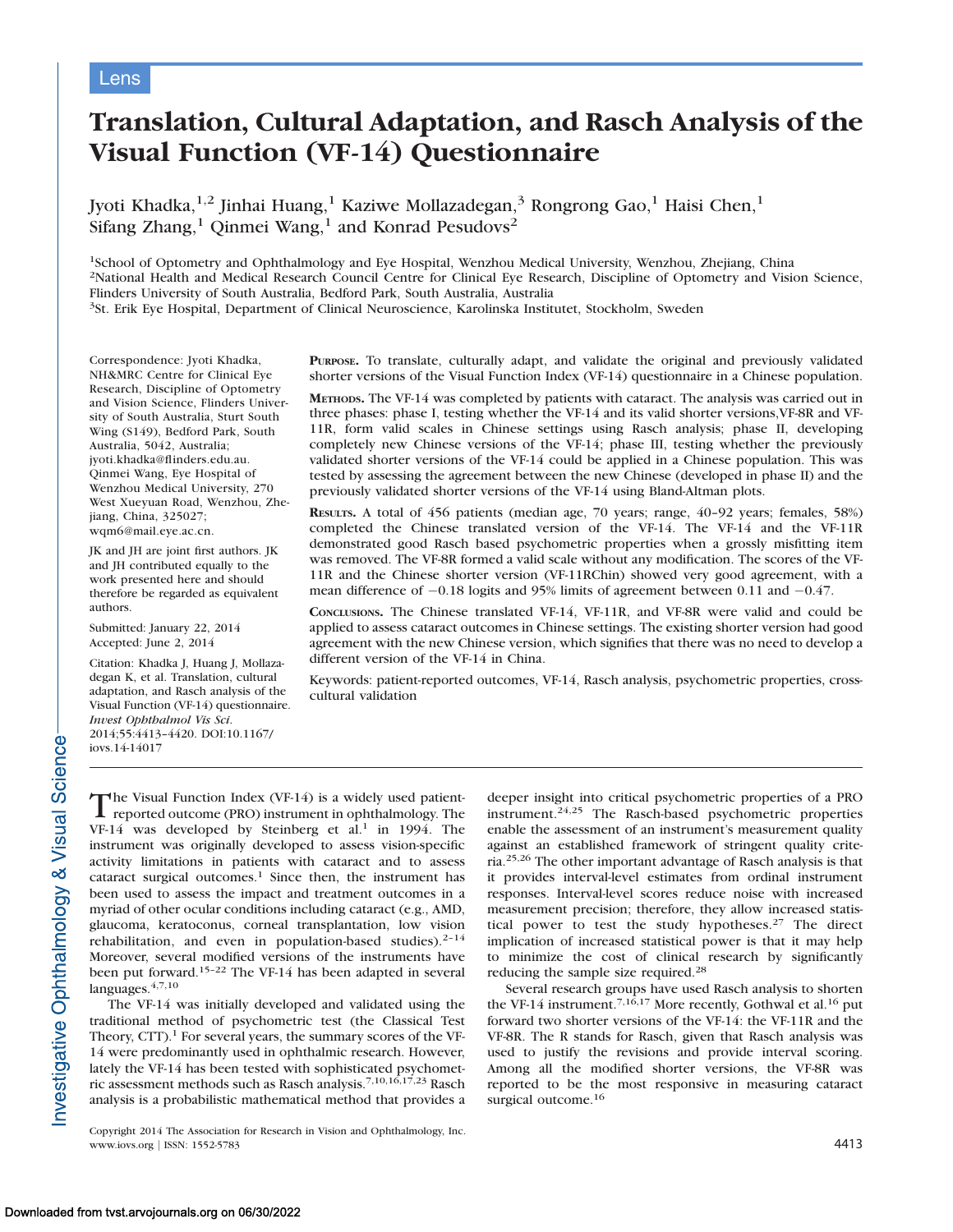TABLE 1. Item Content for the English and the Chinese-Translated VF-14 Instruments

| <b>Item</b>    | <b>English Version</b>                                                                    | <b>Chinese-Translated Version</b>                                                                                     |
|----------------|-------------------------------------------------------------------------------------------|-----------------------------------------------------------------------------------------------------------------------|
| 1              | Reading small print, such as labels on medicine bottles,<br>a telephone book, food labels | Reading small print, such as labels on medicine bottles,<br>a telephone book, price list, watch                       |
| 2              | Reading a newspaper or a book                                                             | Reading a newspaper or a book                                                                                         |
| 3              | Reading a large-print book or large-print newspaper or<br>numbers on a telephone          | Reading large font, such as a large-print book or<br>newspaper, numbers on a telephone or mobile<br>phone, wall clock |
| 4              | Recognizing people when they are close to you                                             | Recognizing familiar people when they are close to<br>you                                                             |
| 5              | Seeing steps, stairs, or curbs                                                            | Seeing steps, stairs, or curbs                                                                                        |
| 6              | Reading traffic signs, street signs, or store signs                                       | Reading signs, such as traffic signs, street signs, store<br>signs, advertising board, or plate number                |
| $\overline{7}$ | Doing fine handwork, such as sewing, knitting,<br>crocheting, carpentry                   | Doing fine handwork, such as threading a needle,<br>sewing, knitting, crocheting                                      |
| 8              | Writing checks or filling out forms                                                       | Signing your name or filling out forms                                                                                |
| 9              | Playing games, such as bingo, dominos, card games,<br>mahjong                             | Playing games, such as card games, mahjong, chess                                                                     |
| 10             | Taking part in sports, such as bowling, handball,<br>tennis, golf                         | Taking part in sports, such as playing Ping-Pong or<br>badminton, strolling, doing exercise, shadowboxing             |
| 11             | Cooking                                                                                   | Cooking                                                                                                               |
| 12             | Watching television                                                                       | Watching television                                                                                                   |
| 13             | Day driving                                                                               | Day driving such as automobile, motorcycle, or<br>nonmotorized vehicle                                                |
| 14             | Night driving                                                                             | Night driving such as automobile, motorcycle, or<br>nonmotorized vehicle                                              |

Although, the VF-14 has been used in different cultural settings, only one study has reported using the instrument in a Chinese population.<sup>29</sup> However, the VF-14 has never been tested with Rasch analysis in Chinese settings.<sup>29</sup> Therefore, the aim of this study was to assess the VF-14 using Rasch analysis and test whether the native version and the previously proposed Rasch-validated shorter versions of the VF-14 could be adopted in a Chinese population. Additionally, the secondary aim was to determine whether it was necessary to create new versions of the VF-14 in China other than those proposed previously.

## **METHODS**

Study participants were patients planned for cataract surgery at the Eye Hospital of Wenzhou Medical University, Wenzhou, China. The study participants completed the Chinese-translated VF-14 questionnaire by face-to-face interviews before undergoing cataract surgery. The exclusion criteria were patients with cognitive impairment and other ocular comorbidities affecting their vision. All participants provided written informed consent. The study was approved by the Review Board of Wenzhou Medical University, and it was carried out following the tenets of the Declaration of Helsinki for research involving humans.

#### The VF-14 Instrument

In brief, the VF-14 is a PRO instrument in which patients rate their difficulty in performing 14 vision-related daily living activities with their existing optical corrections.<sup>1</sup> Each item in the VF-14 is divided into two parts: part 1: "Do you have difficulty, even with glasses...?'' Yes / No / Not applicable, where respondents can choose one of the answers that is relevant to them. If they choose ''Yes,'' then they have to go on to the second part of the question; part 2: "If yes, how much difficulty do you currently have?'' A little / A moderate amount  $\triangle A$  great deal  $\triangle D$  Unable to do the activity. For this

study, the responses were scored on a five-point Likert scale from 0 (''No'') to 4 (''Unable to do the activity'') for all items. The response category ''not applicable'' was considered missing data.

For this study, the VF-14 was translated from English to Chinese (into Mandarin) independently by two medical doctors who are fluent in both languages. The two versions were reconciled by a panel of experts to produce a second draft. The draft was then translated back into English and compared with the original English version to identify any discrepancies between the two versions, which were then revised by the panel. The Chinese-translated VF-14 was then tested in 20 patients for its comprehension. Further revisions on the wording of each item were carried out on the basis of patients' feedback, and it was deemed necessary by the panel to match the Chinese socio-cultural norms to enhance item comprehension. The following is an example of necessary changes that were made—item 10: "Taking part in sports, such as bowling, handball, tennis, golf' was changed to ''Taking part in sports, such as playing Ping-Pong or badminton, strolling, doing exercise, and shadowboxing.'' This was done because sports such as bowling, handball, tennis, and golf are not common in China and especially in the elderly Chinese population. Similarly, driving a car is not common in the elderly Chinese population; the wordings of the driving items (item 13 and item 14) were also changed. This exercise enabled us to culturally adapt the VF-14 in a Chinese socio-cultural scenario and at the same time maintain conceptual equivalence (i.e., activity limitations) for all the items between the English and the translated versions (Table 1). Even though, the VF-14 was translated into Mandarin, it was interviewer administered in local dialects (e.g., Wenzhounese) if the participants did not understand Mandarin.

#### Analysis Strategy

We performed Rasch analysis in three different stages. In Rasch stage I, the VF-14 was assessed in its full-length version. In Rasch stage II, we tested the validity, in a Chinese population,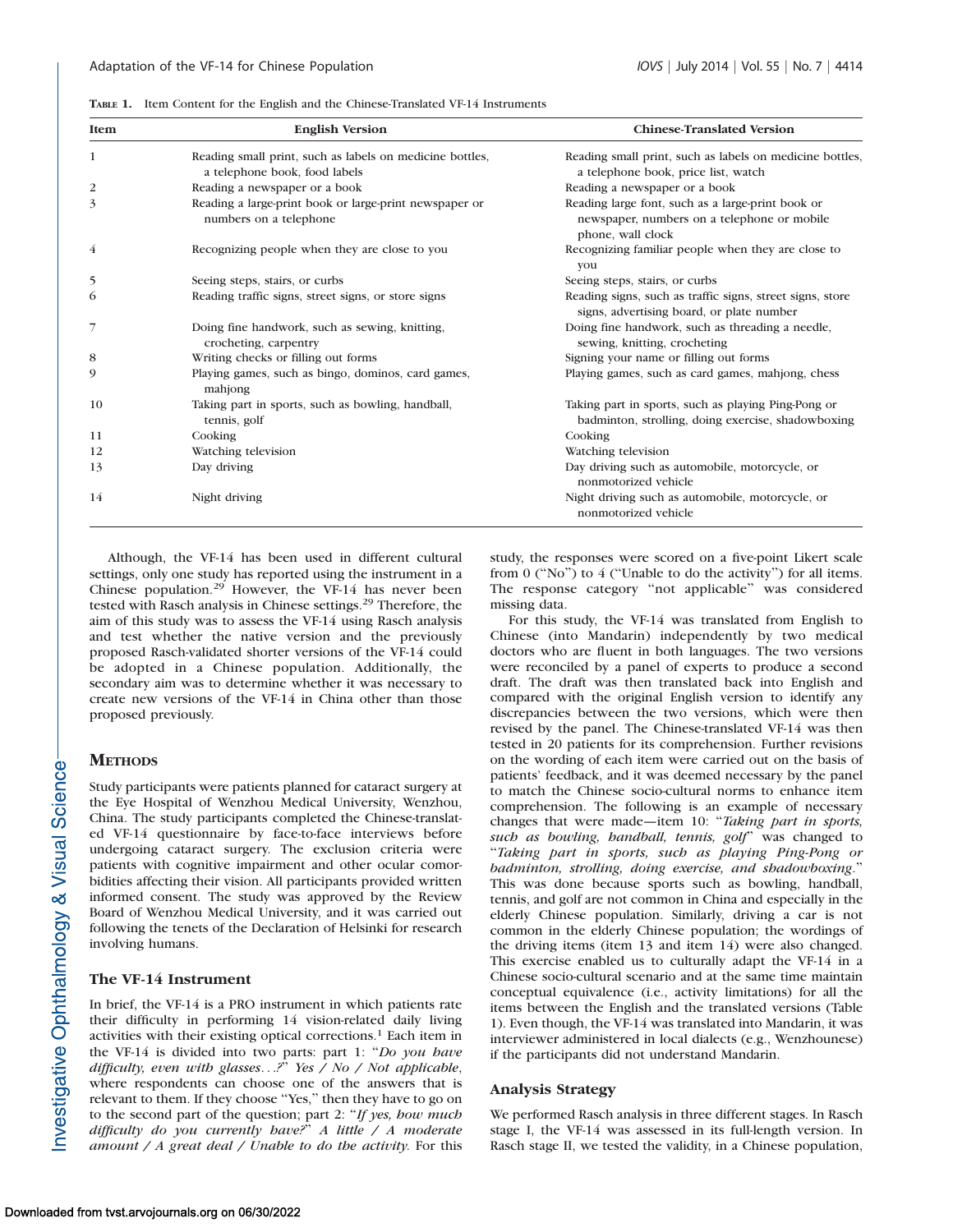| Demographic Characteristics of the Participants | TABLE 2. |  |  |  |  |
|-------------------------------------------------|----------|--|--|--|--|
|-------------------------------------------------|----------|--|--|--|--|

| <b>Characteristics</b>                   | <b>Results</b>         |  |  |
|------------------------------------------|------------------------|--|--|
| Median age, y (IQR)                      | 71 (64-77; 40-92)      |  |  |
| Sex, $n$ $(\%)$                          |                        |  |  |
| Female                                   | 265(58)                |  |  |
| Male                                     | 191 (42)               |  |  |
| First eye surgery (%)                    | 380 (83.3)             |  |  |
| Second eye surgery (%)                   | 76 (16.7)              |  |  |
| Visual acuity; logMAR median,            |                        |  |  |
| range (Snellen equivalent, range)        |                        |  |  |
| Worse eye                                | 1.20, 0.10 to $3.00$   |  |  |
|                                          | (20/138, 20/25 to NPL) |  |  |
| Better eye                               | $0.64, -0.08$ to 2.28  |  |  |
|                                          | $(20/59, 20/16$ to HM) |  |  |
| Ocular comorbidity, <sup>*</sup> $n$ (%) | 210 (46.1)             |  |  |
| Glaucoma, <i>n</i> (%)                   | 14(3.1)                |  |  |
| AMD, $n$ $\left(\% \right)$              | 13(2.9)                |  |  |
| DR, $n$ $(\%)$                           | 14(3.1)                |  |  |
| Pathologic myopia, n (%)                 | 30 (6.6)               |  |  |
| Corneal disorders, $n$ $(\%)$            | 20(4.4)                |  |  |
| Other, $n$ $(\%)$                        | 149 (32.7)             |  |  |
| Systemic comorbidity, $\uparrow$ $n$ (%) | 312 (68.4)             |  |  |
| Hypertension, $n$ $(\%)$                 | 214 (46.9)             |  |  |
| Diabetes, $n$ $(\%)$                     | 87 (19.1)              |  |  |
| Others, $n$ $(\%)$                       | 166(36.4)              |  |  |
| Illiterate                               | 222 (48.7)             |  |  |
| Primary school                           | 114 (25.0)             |  |  |
| Junior middle school                     | 73 (16.0)              |  |  |
| Senior middle school                     | 31 (6.8)               |  |  |
| University                               | 16(3.5)                |  |  |

IQR, interquartile range; NPL, no perception of light; HM, hand motion.

\* Includes diabetic retinopathy (DR), glaucoma, AMD, corneal disorders (e.g., corneal macula, corneal dystrophies), pathologic myopia, and other eye diseases (e.g., pterygium, vein occlusion, uveitis, epiretinal membrane).

† Percentages of comorbidities add more than the total sum, as some ocular and systemic conditions coexist.

of the shorter, modified scales put forward by Gothwal et al.,<sup>16</sup> and at the same time we attempted to improve any deficiency identified in the these scales (phase I analysis: Rasch stages I and II). In stage III, we developed a new, valid, shorter scale of the VF-14 from scratch (phase II analysis: Rasch stage III). The Chinese scales were developed following a Rasch-based iterative item removal criteria. For this, items were culled on the basis of missing data (missing data > 50%), fit statistics, and principal component analysis (PCA) of the residuals.<sup>24,30</sup> Finally, we assessed correlations and agreement between the person scores obtained from the new shorter scales we developed in phase II and the scales put forward by Gothwal et al. $16$  (phase III analysis).

## Rasch Analysis

The Winsteps program (Version 3.75.0, Winsteps, Beaverton, Oregon, USA) was used for Rasch analysis using the Andrich rating scale model. Rasch analysis is a mathematical probabilistic model that estimates a person's ability in relation to item difficulty expressed in log odds units (logits) on a single continuum scale. For this analysis, participants with higher ability and items of greater difficulty were located on the negative side of the continuum scale and vice versa. The following Rasch-based psychometric parameters were tested in sequence.

#### Category Threshold Order

The quality of an instrument is determined by the extent to which the response categories are used in an orderly fashion.<sup>31</sup> Disordering of categories occurs when categories are underutilized, have unclear definitions, or the number of categories exceeds what the respondents can distinguish. $31$  Generally, the disordered categories are repaired by combining categories.<sup>32</sup>

#### Measurement Precision

Measurement precision is one of the most important parameters of an instrument, indicating whether the instrument functions as a stand-alone measuring scale. It is estimated by person separation reliability (PSR) or index (PSI).<sup>32</sup> Both PSR and PSI are measures of precision. A PSR of  $\geq 0.8$  (PSI  $\geq 2.00$ ) indicates that the instrument can distinguish the study population into three levels of disability (i.e., mild, moderate, or severe).32

#### Unidimensionality

Unidimensionality is a fundamental requirement of a measurement scale. Unidimensionality refers to an instrument's ability to measure only one single underlying trait (e.g., activity limitation, symptoms, emotional well-being). An instrument that violates the conditions of unidimensionality does not meet the fundamental requirement of construct validity. Unidimensionality can be assessed loosely by examining the item fit statistics. The item fit statistics are expressed in mean square statistics. There are two types of fit statistics (infit and outfit), both measure how well the items fit the construct. A stringent criterion put forward by Pesudovs et al.<sup>25</sup> for fit statistics is between 0.7 and 1.3. However, a more lenient criterion between 0.5 and 1.5 is also considered useful for the measurement.30,33 The principal component analysis of the residuals (PCA) is a stringent test of dimensionality. In the PCA analysis, a level of 60% of the variance explained by the raw data is considered an indication of unidimensionality.<sup>24,25,34</sup> Similarly, the first contrast in the residuals indicates whether there are other constructs within the variance that are not explained by the principal component, which suggests that a second construct is being measured. In the current study, we considered an eigenvalue > 2.0 as evidence of a second construct being measured by the instrument.<sup>24</sup>

#### Targeting

Targeting refers to how well the difficulty of items matches the abilities of the study sample. The targeting is assessed by calculating the difference between the person and item means on the person–item map. A difference in means greater than 1 logit indicates notable mistargeting; an instrument that has perfect targeting would have a value of zero. $24,35$ 

#### Differential Item Functioning (DIF)

Differential item functioning assesses whether items are responded to distinctly differently by population subgroups, stratified by the population's demographic characteristics. For this study, we assessed DIF of each item by age  $(\leq 50$  years and >50 years), sex, ocular comorbidity (present/absent), systemic comorbidity (present/absent) and better eye visual acuity  $(\leq 6)$ 60 and >6/60), and first or second cataract surgery. Small or absent DIF was defined as a difference in item measure of <0.50 logits, minimal DIF as 0.50 to 1.0 logits, and notable DIF as >1.0 logits. In this study, only DIFs defined as notable are reported.<sup>24</sup>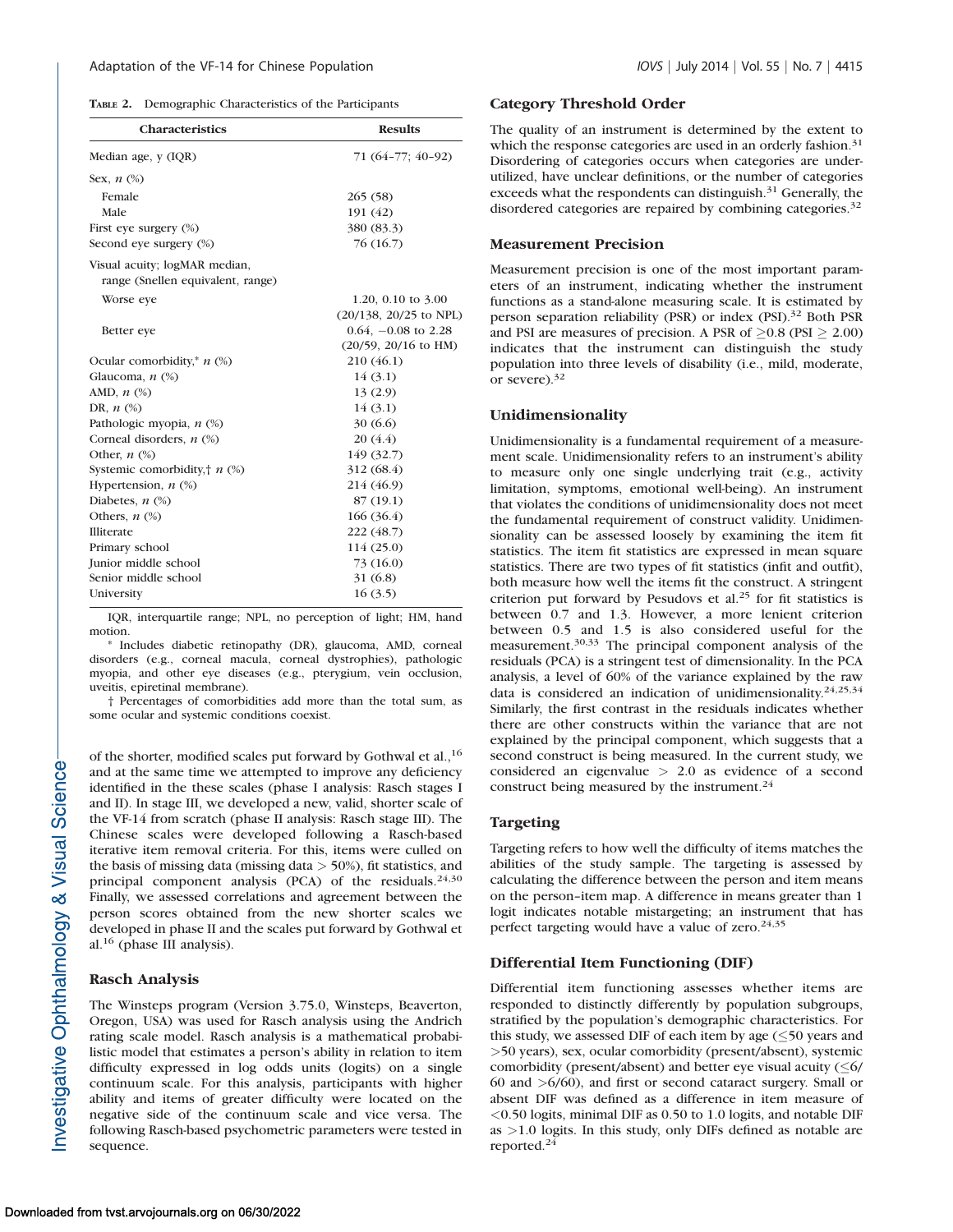

FIGURE 1. Category probability curves show the operation of the five-response categories. The curve at the *extreme left* represents "no difficulty," and the curve at the extreme right represents ''unable to do the activity.''

#### Correlation and Agreement

Correlation between the person scores obtained from Gothwal et al.<sup>16</sup> proposed scales and the modified Chinese versions was tested with Spearman rank correlation coefficient. Bland-Altman 95% limit of agreement (LoA) plots were used to evaluate the agreement between scores obtained from the shorter scales put forward by Gothwal et al.<sup>16</sup> and the new Chinese shorter scales developed in this study. A Bland-Altman 95% LoA plot is a method to assess the agreement between two methods of measurement or scales intended to measure the same construct.<sup>36,37</sup> The measures of agreement between the different models are displayed graphically in plots and described with 95% confidence intervals of the mean difference.

#### Validity Assessment

Validity (criterion validity) of the VF-14 and its scales was also measured.<sup>25</sup> For this, we assessed the correlation between instrument scores and visual acuity in the better and worse eyes of the study participants. Spearman correlation coefficient was used for this purpose. The Spearman correlation coefficient of  $< 0.2$  was considered weak; from  $> 0.2$  to  $< 0.8$ , moderate; and >0.8, strong.

#### Statistical Analysis

Descriptive data were analyzed using SPSS software (IBM SPSS Statistics for Windows, Version 22.0.0., IBM Corp., Armonk, NY, USA). Mann-Whitney  $U$  test was used to test significance between different demographic characteristics. Spearman rank correlation was used if one datum or both data were not distributed normally. A  $P$  value of  $\langle 0.05 \rangle$  was considered statistically significant. Bland-Altman LoA plots were produced using MedCalc (MedCalc Version 12.4.0.0; Acacialaan 22, B-8400, Ostend, Belgium).

## **RESULTS**

A total of 456 patients (58% female) planned for cataract surgery completed the VF-14 instrument. There was no significant difference in median visual acuities in better eye (Mann-Whitney U test,  $P = 0.35$ ) and worse eye (Mann-Whitney U test,  $P = 0.574$ ) between males and females. More than half of the participants had systemic comorbidities and slightly less than half had ocular comorbidities (Table 2).

## Phase I Analysis (Rasch Analysis of the Original and the Existing Shorter Versions of the VF-14)

The Chinese-translated VF-14 and its two shorter valid versions (VF-11R and VF-8R) proposed by Gothwal et al.<sup>16</sup> demonstrated comparable or better psychometric properties than in the Australian population (Table 2). There was no disordering of response categories, which signifies that all the response categories were evenly endorsed by the respondents (Fig. 1). Moreover, these three translated scales were better targeted in Chinese patients than in Australian patients with cataract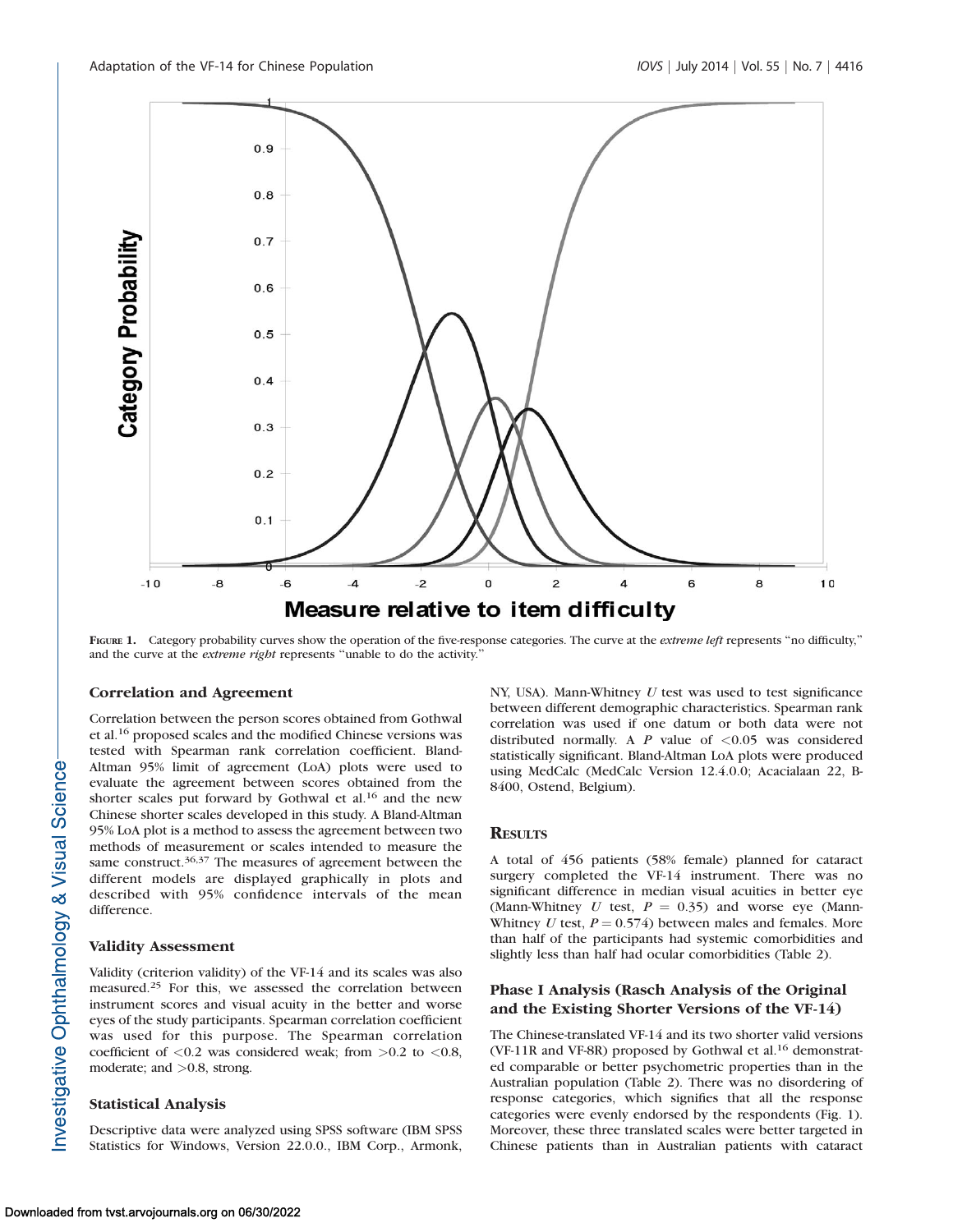| TABLE 3. Rasch-Based Metric Properties of the Scales Proposed by Gothwal et al. <sup>16</sup> and Developed in the Current Study |  |
|----------------------------------------------------------------------------------------------------------------------------------|--|
|----------------------------------------------------------------------------------------------------------------------------------|--|

|                                | English Version (Gothwal et al. <sup>16</sup> ) |           |               | <b>Current Study</b> |                                         |         |                             |               |
|--------------------------------|-------------------------------------------------|-----------|---------------|----------------------|-----------------------------------------|---------|-----------------------------|---------------|
| <b>Parameter</b>               | $VF-14$                                         | $VF-11R*$ | <b>VF-8R+</b> | VF-14                | 13-Item VF-14 $\pm$ VF-11R <sup>*</sup> |         | 10-Item VF-11R <sub>S</sub> | <b>VF-8R+</b> |
| Number of items                | 4                                               | 11        |               | 14                   | 13                                      | 11      | 10                          | 8             |
| Measurement precision          | 2.45                                            | 2.46      | 2.29          | 2.51                 | 2.42                                    | 2.58    | 2.33                        | 2.09          |
| Misfitting items               |                                                 |           | 0             |                      | $\Omega$                                |         | 0                           | $\Omega$      |
| Mean person location           | $-1.86$                                         | $-2.57$   | $-1.97$       | $-0.59$              | $-0.83$                                 | $-0.57$ | $-0.86$                     | $-0.14$       |
| PCA, eigenvalue first contrast | 2.3                                             | 1.6       | 1.6           | 2.0                  | 2.0                                     | 2.0     | 2.0                         | 1.8           |

\* In this version (VF-11R), items 10, 13, and 14 were deleted.

† In this version (VF-8R), items 3, 4, 10, 11, 13, 14 were deleted.

‡ In this version (VF-14), item 7 was deleted.

§ In this version (VF-11R), items 7, 10, 13, and 14 were deleted.

(Table 3). The PCA analysis of the VF-14 and the VF-11R revealed that the eigenvalues of the first contrast were at the cutoff value of 2.0. All other contrasts had eigenvalues < 2.00. The PCA of the VF-14, the VF-11R, and the VF-8R explained 66.8%, 66.9%, and 66.4%, respectively, of the raw variance. These values are all above the cutoff value of 60%. In both the original VF-14 and the VF-11R scales, removing one grossly misfitting item (in VF-14: item 7, infit  $= 1.70$  and outfit  $= 1.61$ ; and in VF-11R: item 7, infit  $= 1.64$  and outfit  $= 1.58$ ) resulted in a 13-item VF-14 and a 10-item VF-11R. These two scales demonstrated good metric properties (Table 3). The VF-8R scale had good psychometric properties and did not need any modification (Table 3). None of the scales demonstrated notable DIF by age, sex, education, ocular comorbidity, systemic comorbidity, visual acuity, and first versus second eye surgery.

## Phase II Analysis (Development of Chinese Shorter Versions of the VF-14)

We also opted to develop completely new shorter versions of the VF-14 from scratch. Items 9, 13, and 14 had missing data > 50%. These items were removed from further analysis. The Chinese VF-11R (hereafter abbreviated as the ''VF-11RChin'') had good targeting and acceptable PCA and fit statistics, except item 7, which was misfitting (infit  $= 1.64$ , outfit  $= 1.58$ ) (Table 4). Hence, item 7 was removed, which resulted in a 10-item VF-11RChin. This new scale demonstrated good Rasch-based metric properties (Table 4). A further shortening of this scale was not warranted as there was no basis for removing remaining items (all items had perfect fit statistics with no or minimum item redundancy). Therefore, a Chinese version of the VF-8R was not created. There was no notable DIF in these two scales by age, sex, education, ocular comorbidity, systemic comorbidity, visual acuity, and first versus second eye surgery.

TABLE 4. Shorter Versions of the VF-14 Developed in the Current Study

|                                | <b>Chinese Versions</b> |                                 |  |  |  |
|--------------------------------|-------------------------|---------------------------------|--|--|--|
| Parameter                      |                         | VF-11RChin* 10-Item VF-11RChin† |  |  |  |
| Number of items                | 11                      | 10                              |  |  |  |
| PSR/PSI                        | 2.40                    | 2.30                            |  |  |  |
| Misfitting items               |                         | $\theta$                        |  |  |  |
| Mean person location           | $-0.72$                 | $-1.04$                         |  |  |  |
| PCA, eigenvalue first contrast | 2.0                     | 2.0                             |  |  |  |

\* In this version (VF-11RChin), items 9, 13, and 14 were deleted. † In this version (10-Item VF-11RChin), items 7, 9, 13, and 14 were deleted.

# Phase III Analysis (Testing Whether the Existing Shorter Versions of the VF-14 Could Be Applied in Chinese Population)

High correlations were observed between the 10-item VF-11RChin (developed in this study) and the scale proposed by Gothwal et al.<sup>16</sup> (10-item VF-11R;  $r = 0.996, P < 0.001$ ). In terms of agreement, there was a narrow 95% LoA (mean difference, -0.18; 95% LoA, -0.47 to 0.11), which implied good agreement and interchangeability between these two scales (Fig. 2).

## Validity Assessment

The construct validity of the 13-item VF-14, 10-item VF-11R and VF-8R was tested by exploring their correlation with both the better eye and the worse eye visual acuities. The correlations were moderate but statistically significant for both eyes (Table 5). However, the correlations were stronger between the visual function scores and better eye visual acuity, probably because better eye visual acuity is equivalent to binocular visual acuity (Table 5). This demonstrated the construct validity of the scales.

#### Ready-to-Use Scoring Spreadsheets

We have also developed ready-to-use Microsoft Excel spreadsheets to ease the use of the three scales of the VF-14 in a Chinese population (see [Supplementary Material\)](http://www.iovs.org/content/55/7/4413/suppl/DC1). The spreadsheets can be used to estimate person scores in logits without having to do Rasch analysis in patients with similar demographics, as in this study. Each spreadsheet has three sheets labeled as "rawdata," "raschscore," and "raw to rasch conversion.'' Users only need to register respondents' VF responses to items in numerical label (i.e., 0–4) in the "rawdata" sheet to obtain the corresponding Rasch scores in the ''raw to rasch conversion'' sheet. The translated VF-14 instrument in Mandarin is available as [Supplementary Material](http://www.iovs.org/content/55/7/4413/suppl/DC1) or can be obtained from the corresponding author.

#### **DISCUSSION**

In the backdrop of several versions of the VF-14 questionnaire being available, $16-18$  it was a dilemma for us to choose the version that would best suit the Chinese cataract population. It was not practical to adopt all of them in our setting. Moreover, many of these versions were developed using traditional validation methods.<sup>16</sup> Therefore, we set out to test whether the original version and its two shorter versions (the VF-11R and the VF-8R) were applicable in a Chinese cataract population, using Rasch analysis. We chose the VF-11R and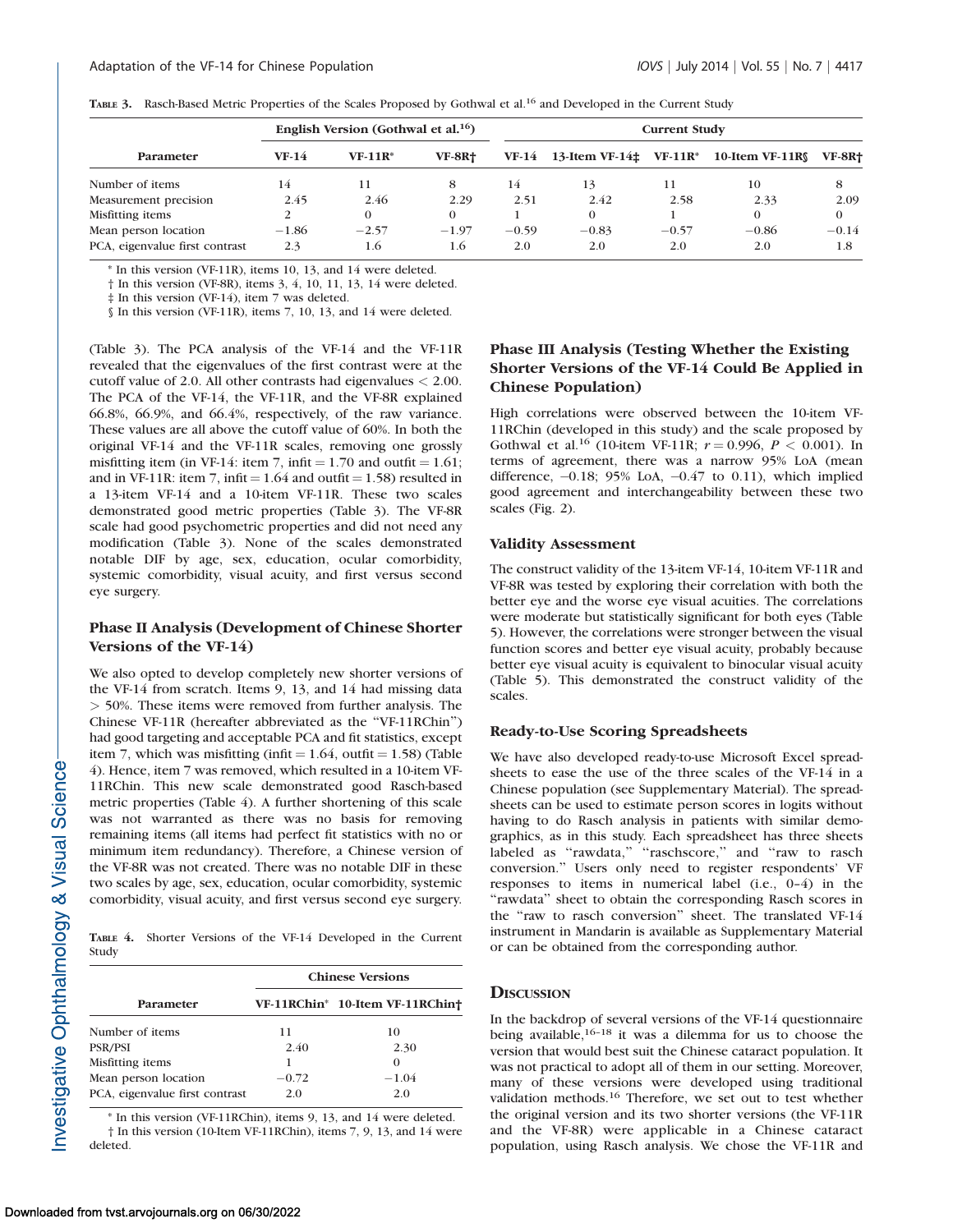

FIGURE 2. Bland-Altman plot of agreement between the Gothwal et al.<sup>16</sup> 10-item VF-11R and the 10-item VF-11RChin.

the VF-8R because they were the best among all the existing shorter versions of the VF-14 in terms of Rasch-based metric properties, with excellent precision and unidimensionality as well as being highly responsive in measuring cataract outcomes.16,26 The main objective of this study, therefore, was to translate, culturally adapt, and revalidate these three scales (the original VF-14, the VF-11R, and the VF-8R) in a Chinese population. The reason for this approach was to set out a clear understanding of whether it was necessary to develop new versions of the VF-14 for the Chinese population while valid and appropriate performing versions are available in English. We believe that developing slightly different versions of the same instrument for every population and in every language is confusing for everyone who wants to use a particular instrument with a given brand name. Further, the use of different versions of the same instrument may limit direct comparison between studies conducted in different countries and populations. We believe that the evidence provided in this study challenges and may discourage the current culture of developing new versions and versions of the same PRO instrument without considering the applicability of existing versions.

TABLE 5. Relationship Between the Different Versions of the VF-14 and Visual Acuity

|                | Better Eye VA,<br>Spearman $\rho^*$ | Worse Eye VA,<br>Spearman $\rho^*$ |
|----------------|-------------------------------------|------------------------------------|
| 13-Item VF-14  | 0.486                               | 0.287                              |
| 10-Item VF-11R | 0.478                               | 0.284                              |
| VF-8R          | 0.455                               | 0.285                              |

VA, visual acuity.

\* Statistically significant at <0.001 (2-tailed).

This study demonstrated that the VF-14 and its two shorter scales proposed by Gothwal et al. $16$  can be adapted to assess cataract surgical outcomes in a Chinese population without having to develop new versions. We have had similar findings when we tried to adapt the existing valid versions of the National Eye Institute Visual Function Questionnaire (NEI VFQ) in Chinese settings.<sup>38</sup> Both the VF-14 and the VF-11R had a grossly misfitting item (item 7: doing handwork). The subsequent removal of item 7 from both scales resulted in unidimensional and psychometrically robust scales (i.e., the 13 item VF-14 and the 10-item VF-11R) with no misfitting items (Table 3). Similar findings and item deletion were carried out in the Spanish and German versions of the VF-14.7,10,23 And, the VF-8R did not need any modification in our study, as the scale demonstrated appropriate Rasch-based metric properties. Therefore, these three scales were perfectly poised to be used in Chinese settings.

Moreover, when compared with the Gothwal et al. study,<sup>16</sup> these three scales demonstrated superior metric properties and excellent targeting in the Chinese cataract population (Table 3).<sup>16</sup> Of interest, the two-level question format did not dilute the targeting of the scales in this study, unlike the findings of previous studies carried out in Western countries.<sup>10,23,39</sup> The improved metric properties including targeting of these scales to our study population could also be attributed to the careful translation and cultural adaptation used in this study to reflect the Chinese socio-cultural practice. More important, this study indicates that the items of the VF-14 are still relevant for developing nations such as China, where there is a lower literacy rate and socio-economic index than in Western countries.<sup>17,23,40</sup>

The VF-14 was translated in Mandarin, and then necessary modifications were made for cultural adaptation to match Chinese socio-cultural practice in general. The translation in Mandarin was a conscious decision because it is the official language and the official Chinese script, and is widely spoken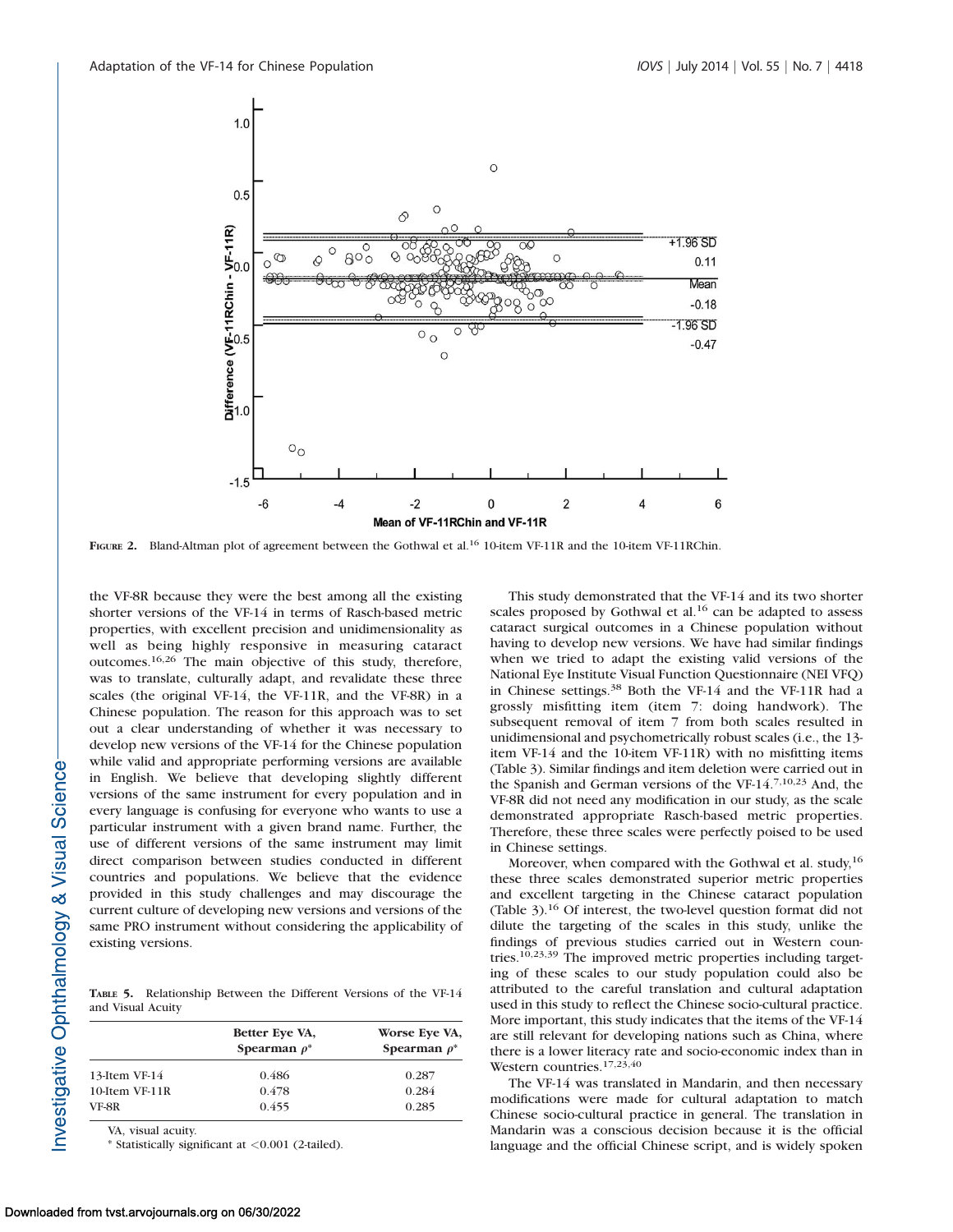in China. Notably, the majority of other Chinese dialects (e.g., Wenzhounese and Cantonese) are spoken differently, but they have the same script as that of Mandarin. Moreover, over 70% of our study population spoke and understood Mandarin. Therefore, in the majority of cases, administration of the VF-14 was not an issue. However, patients who speak different dialects (e.g., Wenzhounese, Cantonese) are not uncommon at the Eye Hospital of Wenzhou. In order to minimize the influence of different dialects on the validity of the VF-14 in this study, Mandarin was used priory to other dialects when investigating. Utmost caution was practiced when administering the instrument to patients who spoke different dialects. Basically, our trained staff communicated in the interviewee's dialect while administering the VF-14 if Mandarin could not be understood well. We also made sure that the verbal translation in other dialects was in accordance with the original meaning of the instrument both in meaning and phraseology. Moreover, face-to-face administration of the VF-14 and the strict principle of translation during administration have minimized the risk of any deviation or misunderstanding between different dialects of the VF-14 items. The question of whether the VF-14 is a valid instrument in Chinese people living outside China is debatable. This is because of the vast difference in economic, cultural, health status, and lifestyle among Chinese decedents living outside China and those in mainland China. Further studies are warranted for cultural adaptation and to test validity in those populations.

A PRO instrument developed for one population may not be directly relevant in another population that differs vastly in terms of sociodemographics. Therefore, there is a great value in cross-cultural validation in creating a more relevant and responsive instrument. However, the current practice of developing completely new or slightly different versions of the existing instruments measuring the same construct (e.g., activity limitations, symptoms) is less appealing as clinicians and researchers grapple to choose an appropriate instrument from the plethora of existing instruments. At present, there are over 125 different paper-pencil–based PRO instruments in ophthalmology and optometry alone. Taking into account different languages and shorter versions, the number of existing PRO instruments swells roughly to 200. The current trend of adding yet another new instrument within this huge pool of instruments is counterproductive in advancing the field of PRO measurement in optometry and ophthalmology.

The way forward is to develop technologically advanced PROs in the form of item banks implemented via computeradaptive testing (CAT) system.<sup>41</sup> An item bank incorporated with the CAT system is more flexible and allows an easy evolution of items to match the changing time. A similar initiative; the Patient-Reported Outcomes Measurement Information System (PROMIS, http://www.nihpromis.org; provided in the public domain by the National Institutes of Health, Bethesda, MD, USA) has revolutionized PRO outcome measurement in various diseases and populations.<sup>42</sup> Our research group is currently developing such technologically advanced instruments for all eye diseases (the Eye-tem Bank). $43-45$  The Eye-tem Bank is a National Health and Medical Research Council (NHMRC)–funded project that aims to develop technologically advanced patient-reported outcomes in the form of item banks implemented via CAT system for all eye diseases across all populations. $43-45$  We encourage researchers around the world to join us in the development of the Eye-tem Bank to make it relevant across all populations worldwide.

The VF-14 instrument has been trialed and tested in ophthalmology many times before; however, such studies were primarily carried out in developed countries.<sup>8,10,14,16,21</sup> To the best of our knowledge, the VF-14 instrument has neither been validated nor has it undergone rigorous psychometric testing in a Chinese population before. Of interest, several studies carried out in countries with higher socio-economic status have shown that the VF-14 is less sensitive or a poorly targeted to measure cataract outcomes (e.g., in Australia or Germany) when compared with other cataract-specific instruments.<sup>2,10,16</sup> The reason for this might be because of the way items in the VF-14 are worded or that the item contents are outdated.<sup>39</sup> However, this study shows that the VF-14 is psychometrically robust and perfectly targeted to the study population. These findings signify that the instrument is still very relevant and significant to Chinese people with cataract. Taking this in view, this validated VF-14 has the potential to be widely used as a clinical and research outcome measure in China, where the rate of cataract-related blindness is increasing exponentially. Therefore, we expect this article will be a significant contribution to the literature.

In conclusion, this study has provided evidence that it is not always necessary to develop a different version of a PRO instrument, as the existing versions may turn out to be relevant. Therefore, we suggest researchers adapt the existing valid Rasch-analyzed versions rather than embarking on a path of developing new or different versions of the existing instrument blindly.

#### Acknowledgments

Supported in part by the Foundation of Wenzhou City Science & Technology Bureau (Grant Y20140159); the innovative project of the School of Optometry and Ophthalmology and Eye Hospital, Wenzhou Medical University (Grant YNCX201301), and the National Science and Technology Ministry (2012BAI08B04). The authors alone are responsible for the content and writing of the paper.

Disclosure: J. Khadka, None; J. Huang, None; K. Mollazadegan, None; R. Gao, None; H. Chen, None; S. Zhang, None; Q. Wang, None; K. Pesudovs, None

#### References

- 1. Steinberg EP, Tielsch JM, Schein OD, et al. The VF-14. An index of functional impairment in patients with cataract. Arch Ophthalmol. 1994;112:630–638.
- 2. McAlinden C, Gothwal VK, Khadka J, Wright TA, Lamoureux EL, Pesudovs K. A head-to-head comparison of 16 cataract surgery outcome questionnaires. Ophthalmology. 2011;118: 2374–2381.
- 3. Linder M, Chang TS, Scott IU, et al. Validity of the visual function index (VF-14) in patients with retinal disease. Arch Ophthalmol. 1999;117:1611–1616.
- 4. Maharajah KR, Tet CM, Yaacob A, Tajudin LS, Foster PJ. Modified Bahasa Malaysia version of VF-14 questionnaire: assessing the impact of glaucoma in rural area of Malaysia. Clin Experiment Ophthalmol. 2008;36:222–231.
- 5. Riusala A, Sarna S, Immonen I. Visual function index (VF-14) in exudative age-related macular degeneration of long duration. Am J Ophthalmol. 2003;135:206–212.
- 6. Sawada H, Fukuchi T, Abe H. Evaluation of the relationship between quality of vision and the visual function index in Japanese glaucoma patients. Graefes Arch Clin Exp Ophthalmol. 2011;249:1721–1727.
- 7. Valderas JM, Alonso J, Prieto L, Espallargues M, Castells X. Content-based interpretation aids for health-related quality of life measures in clinical practice: an example for the visual function index (VF-14). Qual Life Res. 2004;13:35–44.
- 8. Ziakas N, Kanonidou E, Mikropoulos D, Georgiadis N. The impact of penetrating keratoplasty in patients with keratoconus using the VF-14 questionnaire. Int Ophthalmol. 2011;31: 89–92.